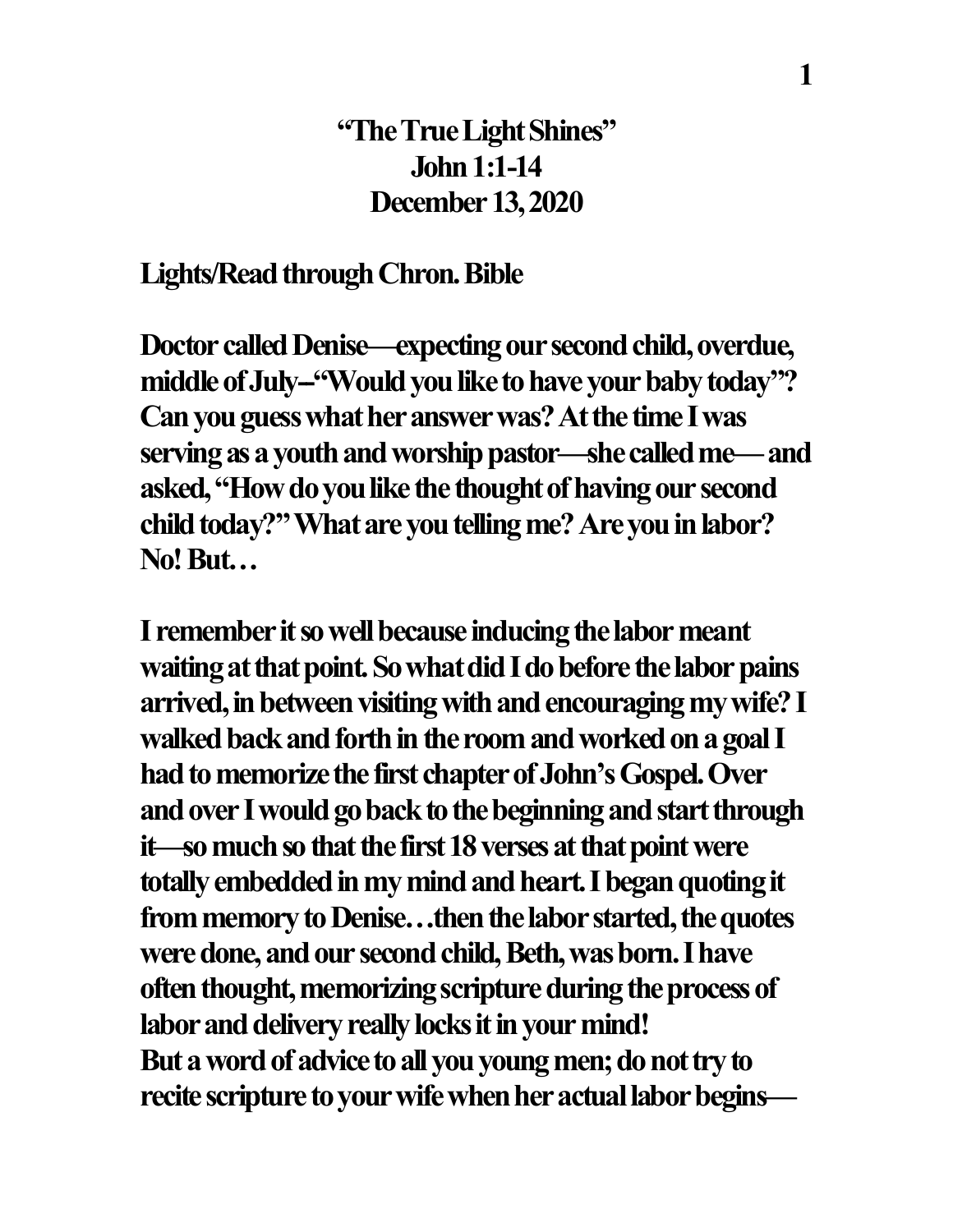**that is not a good ideaunless maybe you quote Isaiah 56:1 in the New English Translation that says, "For I am ready to deliver you!" That might be okay, but leave it at that!**

**John's Gospel is dear to my heart. I feel like it is a part of me, and I can't really say when it occurred, but somewhere along the way after memorizing the first chapter,I found a profound confidence in my faithas it related to who Jesus was, and is, and why He, over all other claimants to devotion, why Jesus alone is deserving of my absolute loyalty and worship.**

**So what I'd like to do today, is walk through the first few verses of John's Gospel with you and tell you why I believe Jesus Christ is the true light of God, why He is the only light we need, and what the coming of this light into the world means for youand me.In other words, what, if anything does the arrival of this light require of us?**

## **John 1:1–5 (ESV)**

**<sup>1</sup> In the beginning was the Word, and the Word was with God, and the Word was God. 2 He was in the beginning with God. 3 All things were made through him, and without him was not any thing made that was made. 4 In him was life, and the life**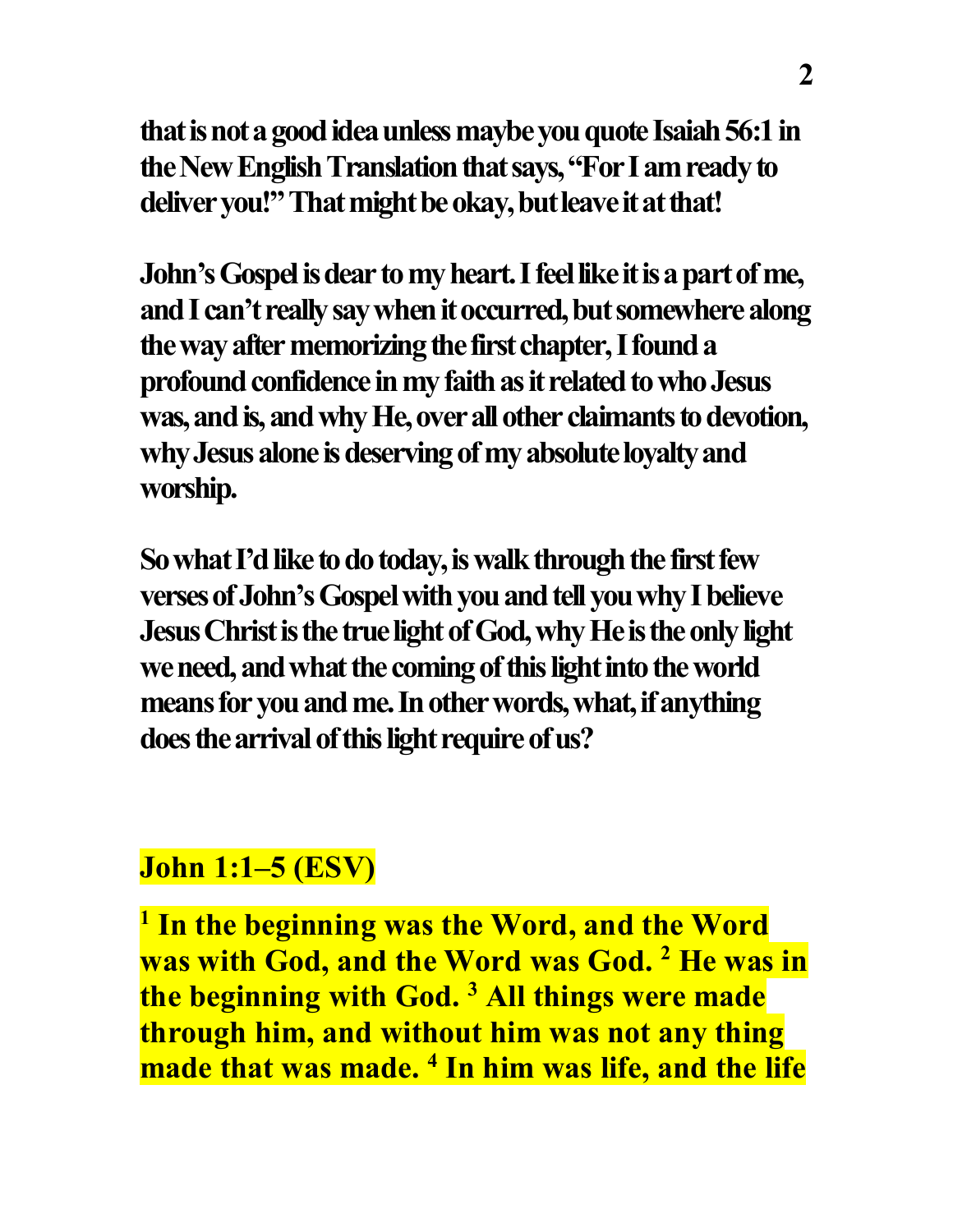**was the light of men. 5 The light shines in the darkness, and the darkness has not overcome it.**

**Let's just take the very first clause:**

**In the beginning was the Word…**

**Many of you know the Bible begins with the phrase "in the beginning," and here at the very start of John's Gospel it's like we are given a new beginning. But now instead of in the beginning God, we have "in the beginning was the Word." Another way you could translate this verse would be to say in the beginning the Word already was!**

**You see, while in the other Gospels Mark starts out with the ministry of John the Baptist, and Matthew and Luke with the birth narratives, John has another agenda. John wants to take us all the way back before space and time. He wants us to see that this one who is the Word comes from outside of this universe and world in which we find ourselves. But now look at all of verse one:**

**John 1:1 ESV**

**In the beginning was the Word, and the Word was with God and the Word was God.**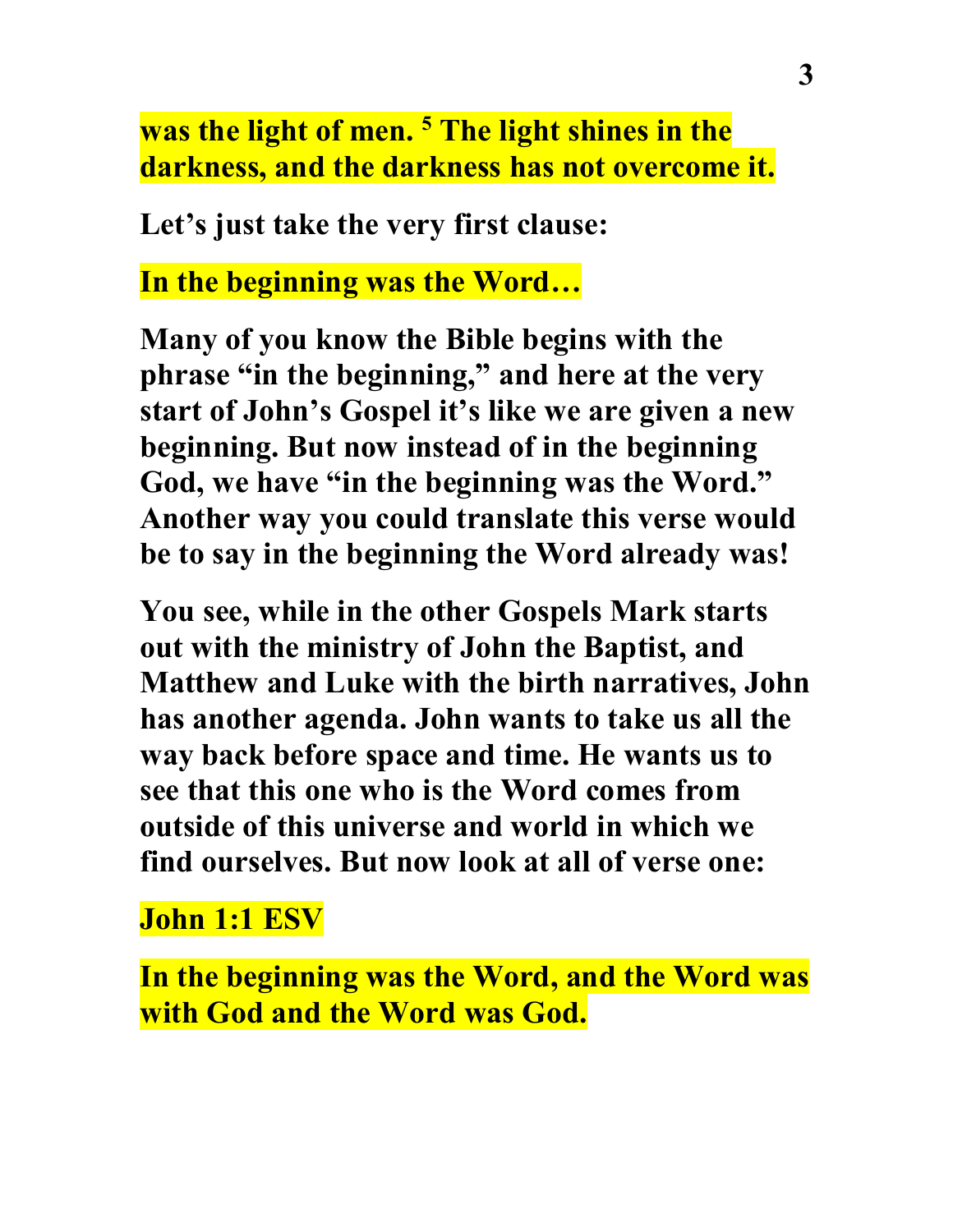**Here we have the language of relationship. The Greek prepositional phrase "with God" tells us that this one who is the Word is in relationship with God. And then shock of all shocks, we are told that the Word was God!**

**(Time of third century heretics to modern day JWs some have said this last phrase should be translated with a (small g) god. No! For one thing John was a monotheistic Jew; he would never, never, never, refer to any other thing or person as a god. Secondly, in the arrangement of Greek words, which is known as syntax, in this particular arrangement there is no rule that requires that in the absence of the definite article before the word God you must insert an indefinite article and translate it "a god.") Only done because they want to avoid the clear implications of this passage. The one who is the Word—the very expression of God was with God and was God! (JW NWT 1950 page 312—made up tense— "properly rendered in the perfect indefinite tense" footnote c, why? To avoid having Jesus say, "Before Abraham was I am!" They have Jesus saying "I have been" according to the phony tense they just made up! Then, when it was pointed out, they just deleted it!)**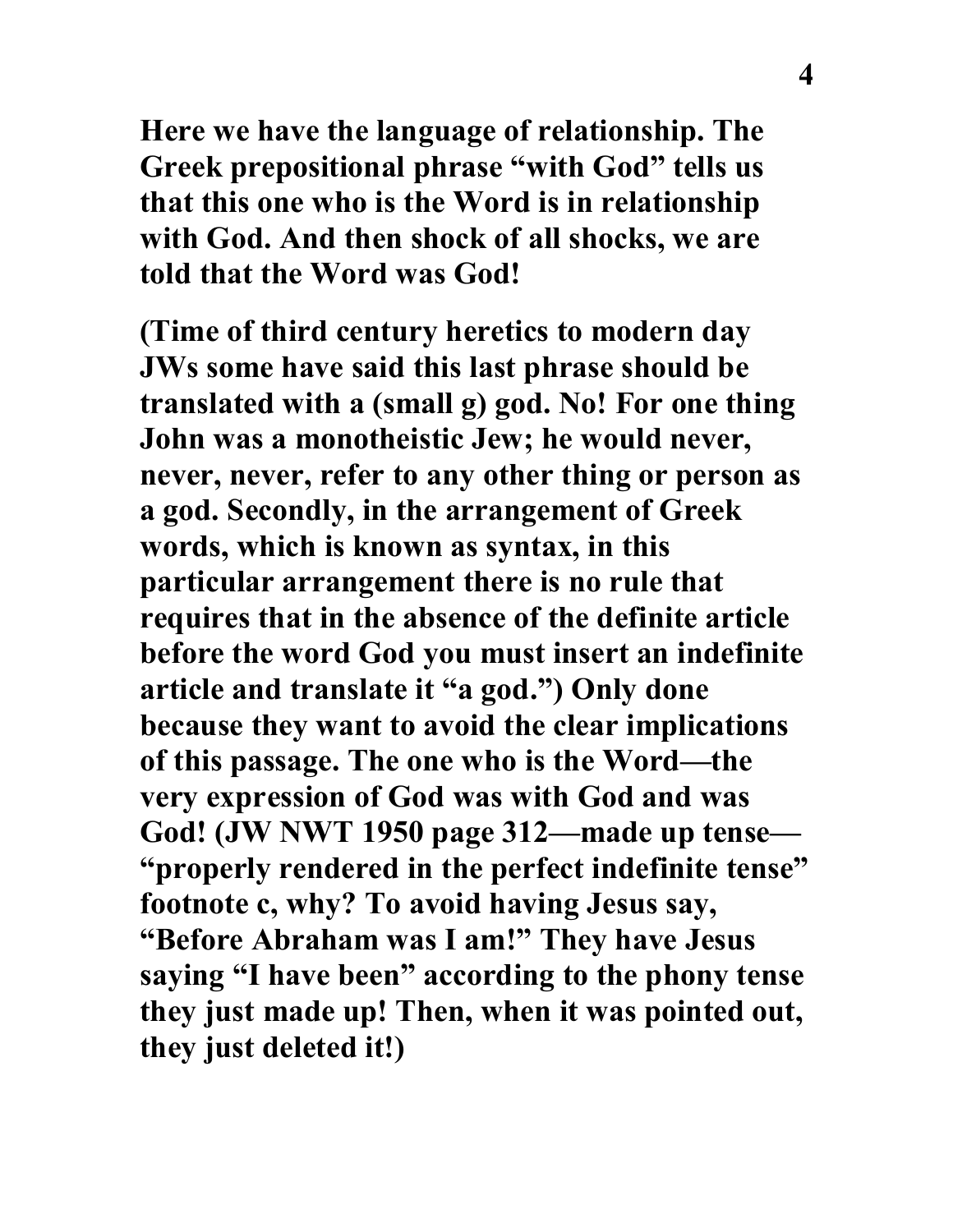**John 1:2 ESV He was in the beginning with God. Here again—relationship the Word who is God, is nevertheless distinguishable. (diff. Judaism/Islam)**

**John 1:3 (ESV)** 

**<sup>3</sup> All things were made through him, and without him was not any thing made that was made.**

**Psalm 33:6 tells us by the Word of the Lord the heavens were made. Here we learn everything that has been made has been made through the agency of this one who is the Word!**

**Do you realize what this means? If all things were made through him, and if without him nothing was made that has been made, then this one who is the Word is the source of not only all physical life but all spiritual life as well! Look at verses 4 and 5**

## **John 1:4–5 (ESV)**

**<sup>4</sup> In him was life, and the life was the light of men. <sup>5</sup> The light shines in the darkness, and the darkness has not overcome it.**

**Here we can see that in this one who is the Word we find both the source of life and light—two of John's favorite words! And when John speaks of**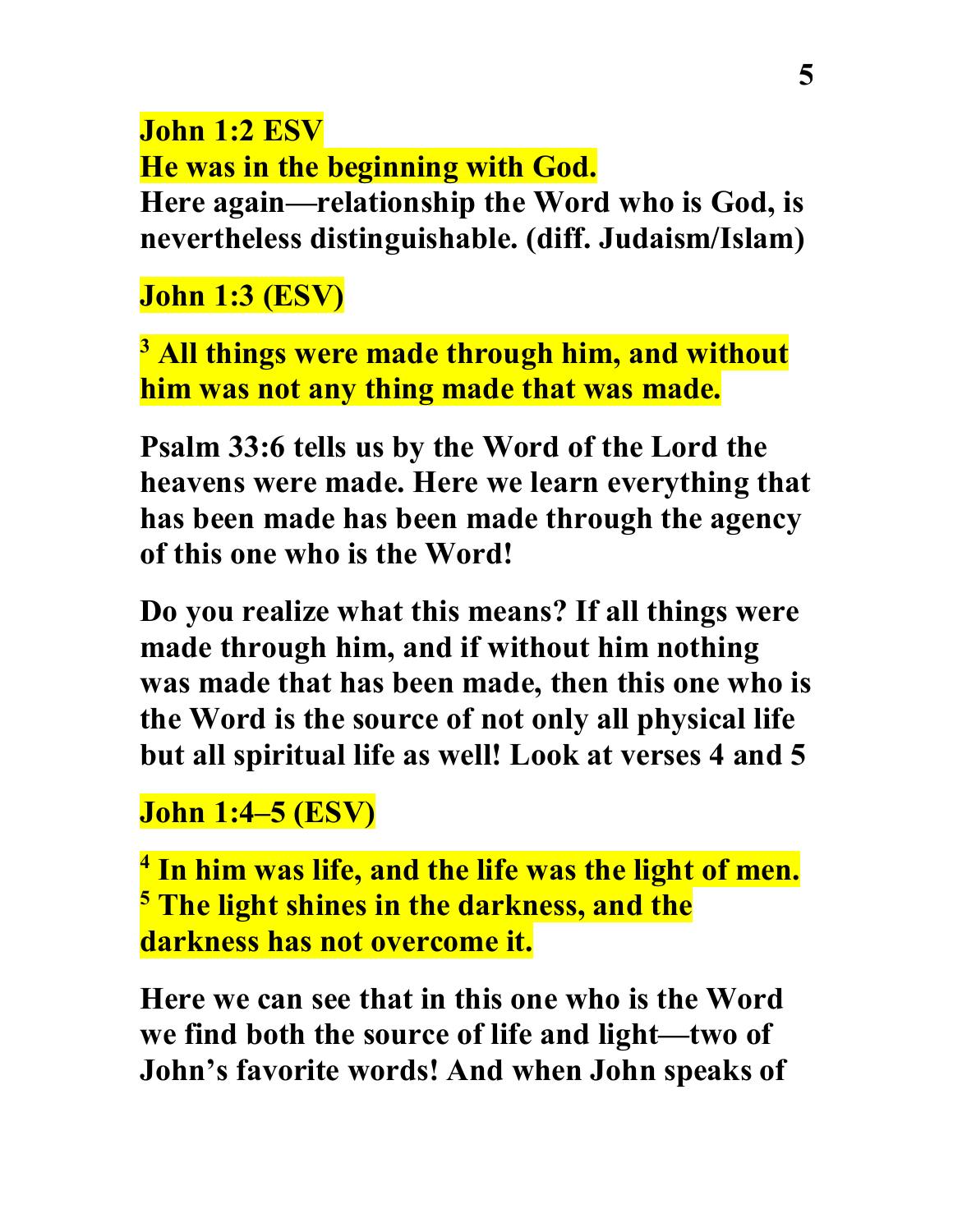**light, often in the very same context he speaks of darkness. For John, darkness is the world apart from God. Darkness is the world of human beings alone, and alienated from God—sinful, selfish, blind, boastful, ignorant, or indifferent to God.**

**The life we all need is the life that comes from God (John 20:31) (Garden—declaration of independence—spirit in human beings died from that point on, human beings are born out of relationship with God. The spirit is that aspect or dimension of human beings that makes the life of God a reality in us—it died-went out like a used up light bulb.)**

**And we see here that this Word is the One who has life and light in Himself!**

**And this life, who is the Word, is the light that shines in the darkness—all those places where God is rejected or ignored—and here is the best news—the darkness cannot overcome the light!**

**Dear people, no matter how dark things look, please never forget, there is no such thing as parity between light and darkness. We don't believe in a perennial dualism as many religions teach. The light shines in the darkness and the darkness cannot overcome it!—oh it was so good last week hearing the prophecy of Isaiah from**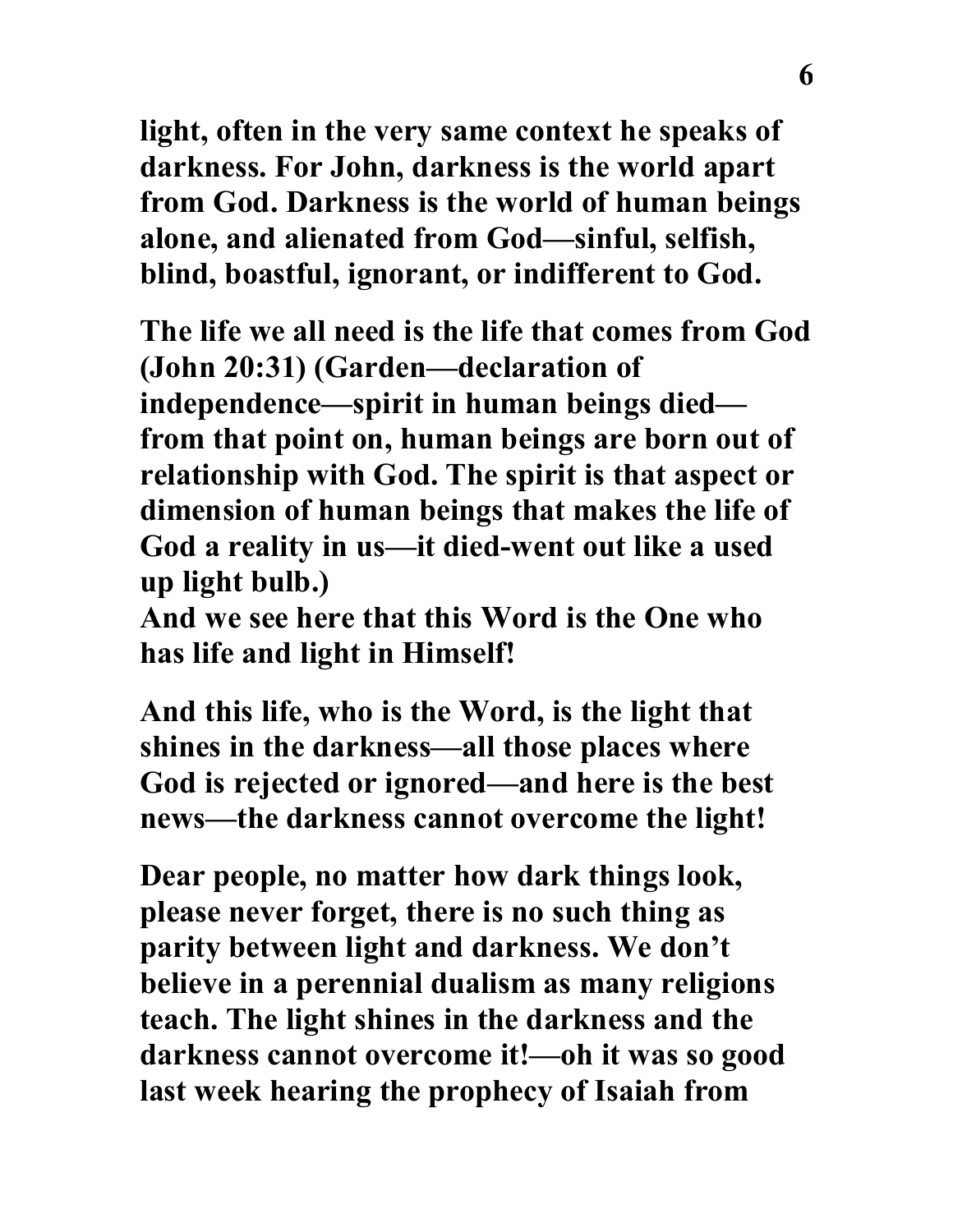**chapter 9—"the people who walk in darkness will see a great light; those who live in a dark land, the light will shine on them—Galilee/Nazareth.**

## **John 1:6–13 (ESV)**

**<sup>6</sup> There was a man sent from God, whose name was John. 7 He came as a witness, to bear witness about the light, that all might believe through him. <sup>8</sup> He was not the light, but came to bear witness about the light. 9 The true light, which gives light to everyone, was coming into the world. 10 He was in the world, and the world was made through him, yet the world did not know him. 11 He came to his own, and his own people did not receive him. 12 But to all who did receive him, who believed in his name, he gave the right to become children of God, 13 who were born, not of blood nor of the will of the flesh nor of the will of man, but of God.**

**Here we see that the light coming into this world is to be distinguished from the witness to it—namely John the Baptizer. And here in verse 9 the Word who is the light is described as the true light (later in John this Word who is the true light will be described as the true bread of life and the true vine. The whole idea here is that the light must be received. If the light is rejected, there is no other**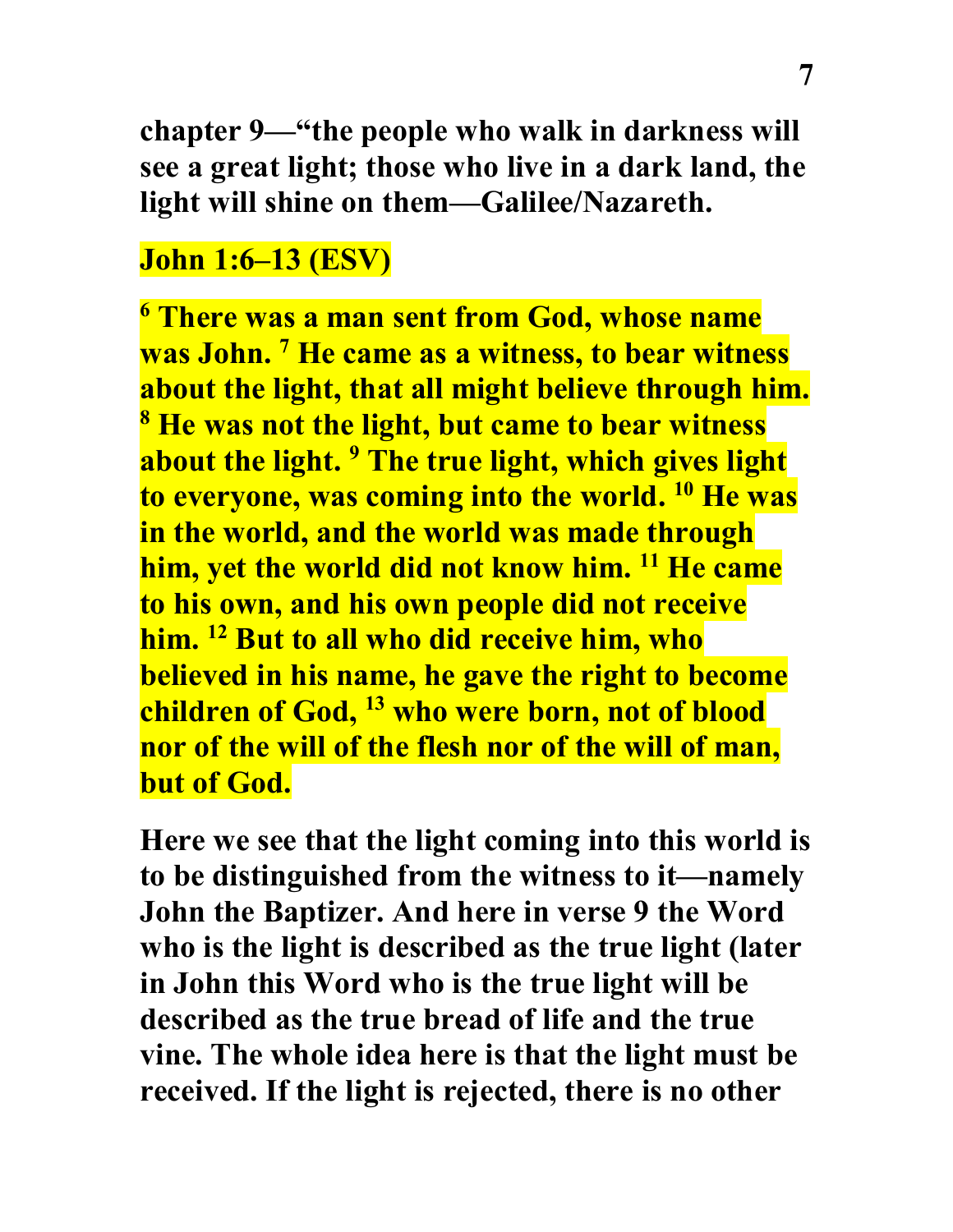**alternative but darkness. But as many as received Him, who believed in his name, He gave the right or the power to become children of God. How do you become a child of God? You do not run from the light, but to the light—even as it exposes the darkness in you and around you.**

# **John 1:14 (ESV)**

**<sup>14</sup> And the Word became flesh and dwelt among us, and we have seen his glory, glory as of the only Son from the Father, full of grace and truth.**

**Here is John's version of what Matthew and Luke both describe as happening in Bethlehem.**

**The Word became flesh—and tabernacled— or more literally pitched His tent among us. This is so reminiscent of what took place with Moses and the tent or tabernacle in the wilderness when God's very presence was with His people in the desert. John picks up this theme and in essence says, "Jesus is now the place of God in this world, and it is through Him—and as we will learn later, through Him alone that we can be made alive.**

**Jesus is the true light of God because He comes from God and is God.**